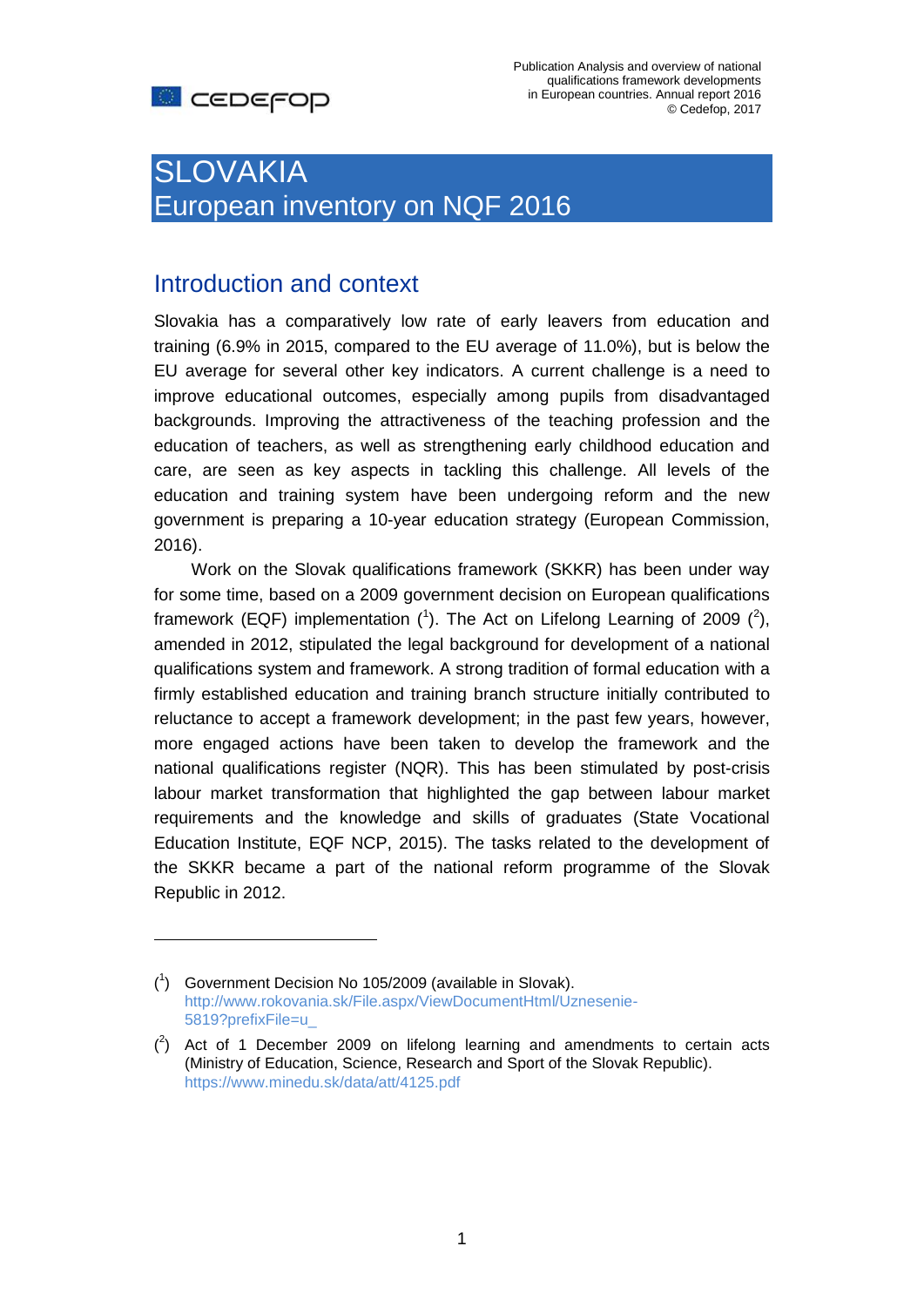

In 2011, level descriptors for a comprehensive national qualifications framework (NQF) for lifelong learning were approved by the Ministry of Education, Science, Research and Sports, encompassing qualifications from all subsystems of formal education and training (VET, general education and higher education). However, this initial NQF proposal was deemed to be too much shaped around the formal education system (State Vocational Education Institute, EQF NCP, 2015), and in 2013 strategies for revision were proposed, along with involvement of other actors and social partners.

The State Vocational Education Institute (*Štátny inštitút odborného vzdelávania* – ŠIOV) launched a national project under the auspices of the Ministry of Education, Science, Research and Sport of the Slovak Republic, aiming to develop a national system of qualifications  $(3)$ . One of the outcomes of this project was revision of the SKKR grid; this work, together with the methodology for linking qualifications to the SKKR levels, was completed at the end of 2014.

The first phase of SKKR development was finalised in 2015 and the EQF referencing report was presented in the EQF advisory group in December 2015. An updated report following recommendations of the advisory group is expected to be submitted in the first quarter of 2017. As with most other young frameworks, further development and implementation of the SKKR is work in progress.

### Policy objectives

Development of the NQF in Slovakia is taking place as part of a more complex process of reform in VET and lifelong learning  $(4)$ . Apart from its main function of classification of qualifications, resulting from the hierarchical division of the qualifications system into levels, the SKKR is seen as having a threefold role:

(a) communication: to provide transparent information on national qualifications, their characteristics and relationships;

 $(^3)$  The project is jointly financed from European Union (EU) Structural Funds. Information about the project is available at: [http://www.kvalifikacie.sk/zakladne](http://www.kvalifikacie.sk/zakladne-informacie)[informacie](http://www.kvalifikacie.sk/zakladne-informacie)

 $(4)$  This concerns the implementation of dual education, development of the national qualifications register, development of the national occupations register, as well as reform of the national qualifications system in the context of lifelong learning. A new Act on lifelong learning is currently being prepared.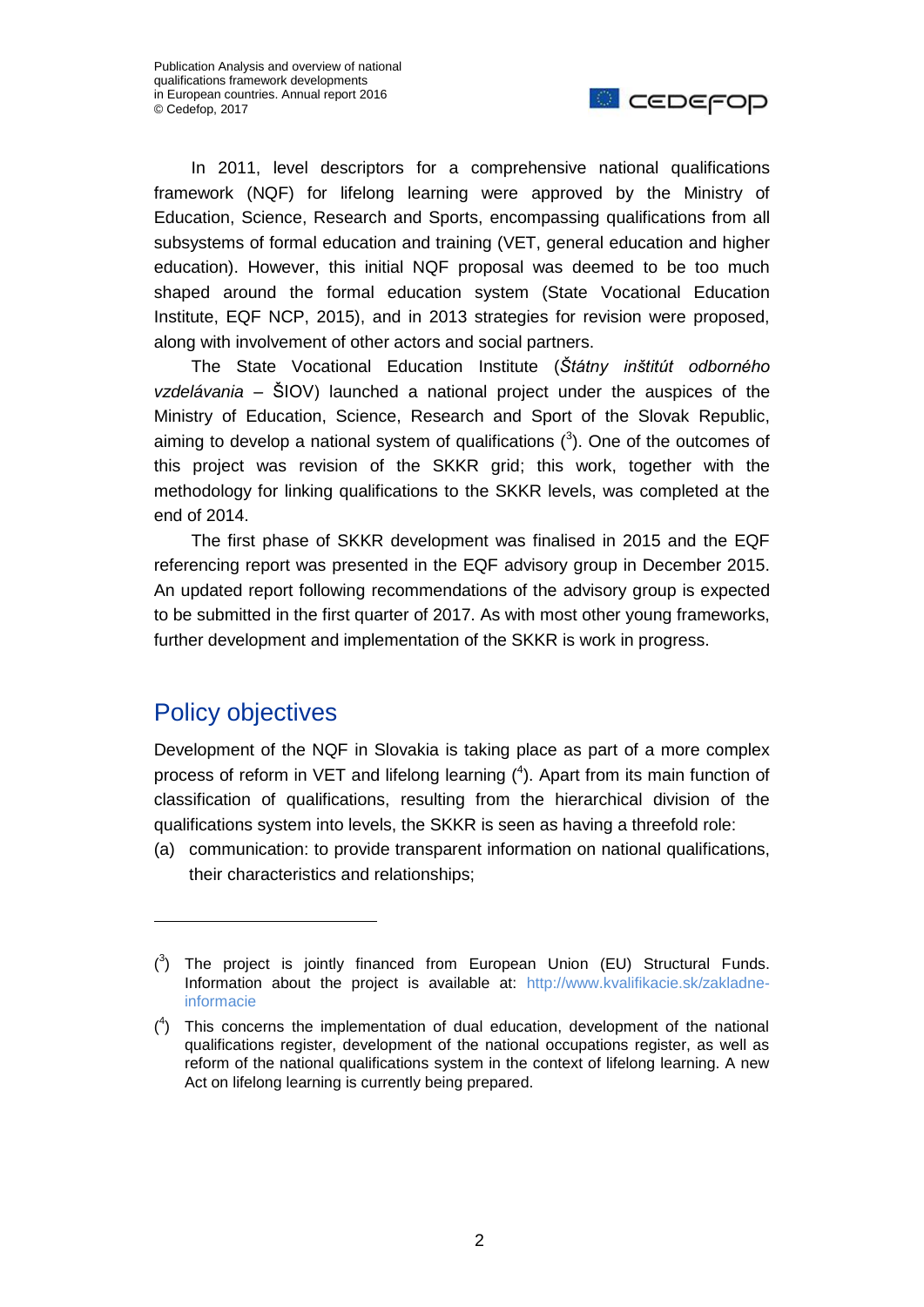

- (b) transformation: gradually revising the recognition and validation system and leading to better coordination of lifelong learning;
- (c) regulation: to monitor and regulate the description of qualifications and their levelling, as well as the system of recognition and validation of qualifications.

There is also general consensus in the country about the role of the framework in promoting lifelong learning, improving the quality of education at all levels, and promoting student and workforce mobility.

Among the anticipated benefits and impacts of SKKR implementation are:

- (a) better education system transparency, both for individuals and employers, as well as for international comparison;
- (b) increased transparency of qualifications, through their description in terms of learning outcomes rather than inputs;
- (c) better match between education and training and the needs of the labour market through a more demand-oriented education system;
- (d) strengthened relationships between all stakeholders involved in education;
- (e) modernisation of education through the application of quality principles in the process of acquiring qualifications;
- (f) increased quality in the processes of identification, validation and recognition of qualifications, and developing general principles for the validation of nonformal and informal learning (State Vocational Education Institute, EQF NCP, 2015).

#### Levels and use of learning outcomes

The revised SKKR  $(^5)$  includes all qualifications: general education, VET, higher education, those outside the formal education system and those gained through validation of non-formal and informal learning. It is an eight-level framework, with level descriptors defined in learning outcomes, covering knowledge (general and professional), skills (cognitive and practical) and competence (responsibility, autonomy and social competences). The architecture of the SKKR consists of the framework grid and a catalogue of qualification cards describing full and partial

 $(5)$  The website of the national qualifications system, including the SKKR: [http://www.kvalifikacie.sk](http://www.kvalifikacie.sk/)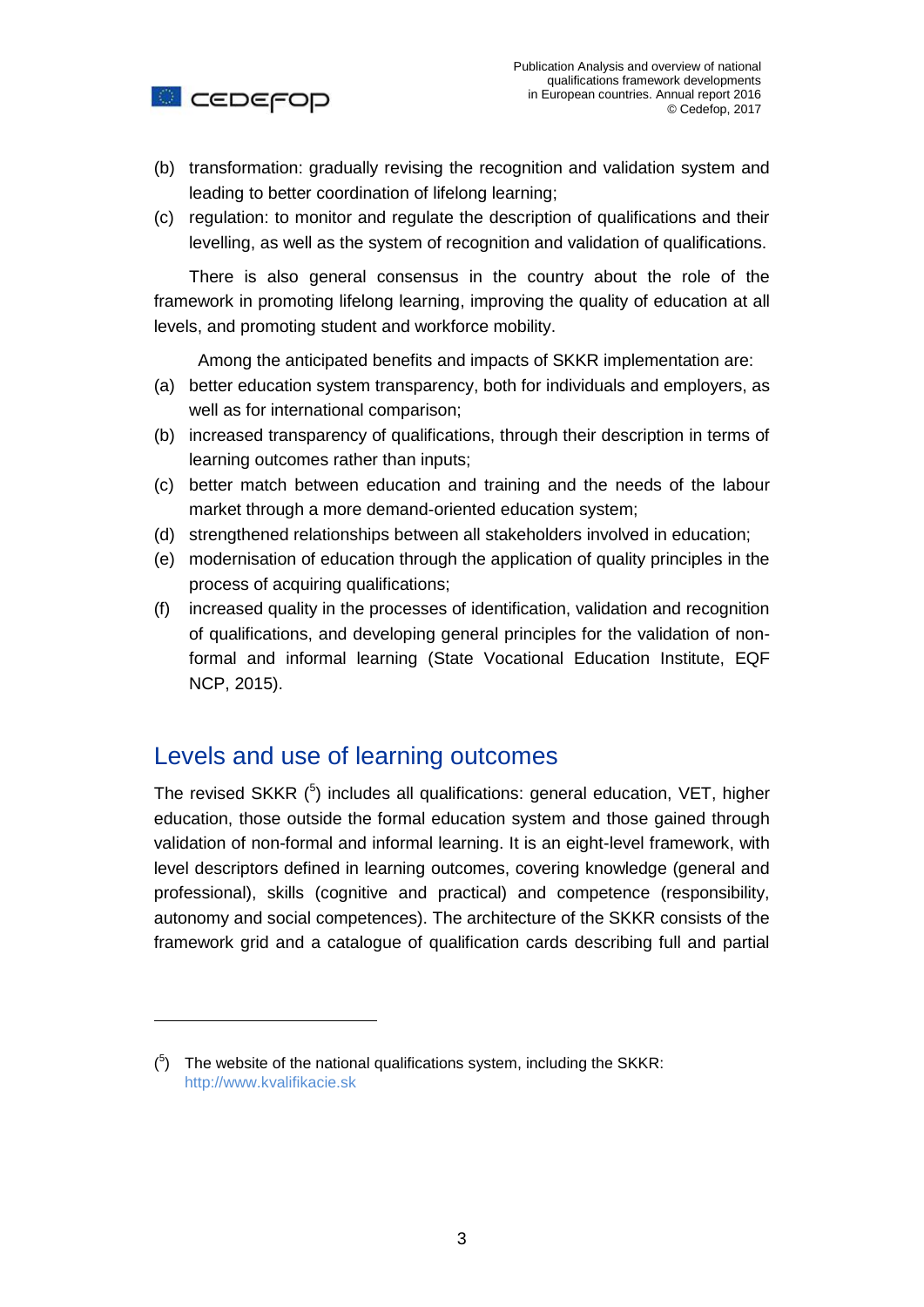

qualifications (<sup>6</sup>). Qualifications were assigned to SKKR levels following analysis of the learning outcomes set in the qualification standards, and their comparison with the national descriptors.

The SKKR comprises four types of qualification, reflecting the educational pathways:

- (a) general education qualifications: refer to the level of education and entitle the holder to continue his/her studies at a higher level; they provide the holder with general knowledge, skills and competences;
- (b) vocational qualifications: awarded in formal secondary VET, they are closely linked to the level of education and represent the first qualification an individual can achieve in formal education;
- (c) higher education qualifications: representing a level of education and a qualification;
- (d) occupational qualifications: awarded outside the formal system, as a result of courses, working experience.

The learning outcomes approach has been recognised as part of the reform agenda. The 'shift to learning outcomes' policy is well embedded in national discourse and partly also in legislation. The approach is being integrated into all new developments across the various parts of the education system, for example in relation to:

- (a) changes in accreditation processes at higher education institutions, with a shift of emphasis to output indicators rather than input;
- (b) improved employability through better match between content of education and labour market demands;
- (c) setting educational standards (including content and performance components) for primary and secondary schools;
- (d) progress in identification of occupational standards.

 $\overline{a}$ 

General education (primary/secondary) programmes have been revised to strengthen performance standards. Although this can be seen as a reflection of a shift towards the learning outcomes approach, substantial changes in

 $(6)$  According to the Act on lifelong learning (2009), a full qualification entitles its holder to perform all tasks within an occupation, whereas a partial qualification allows performance of one or a limited set of tasks within a relevant occupation. Full qualification may comprise one or more partial qualifications.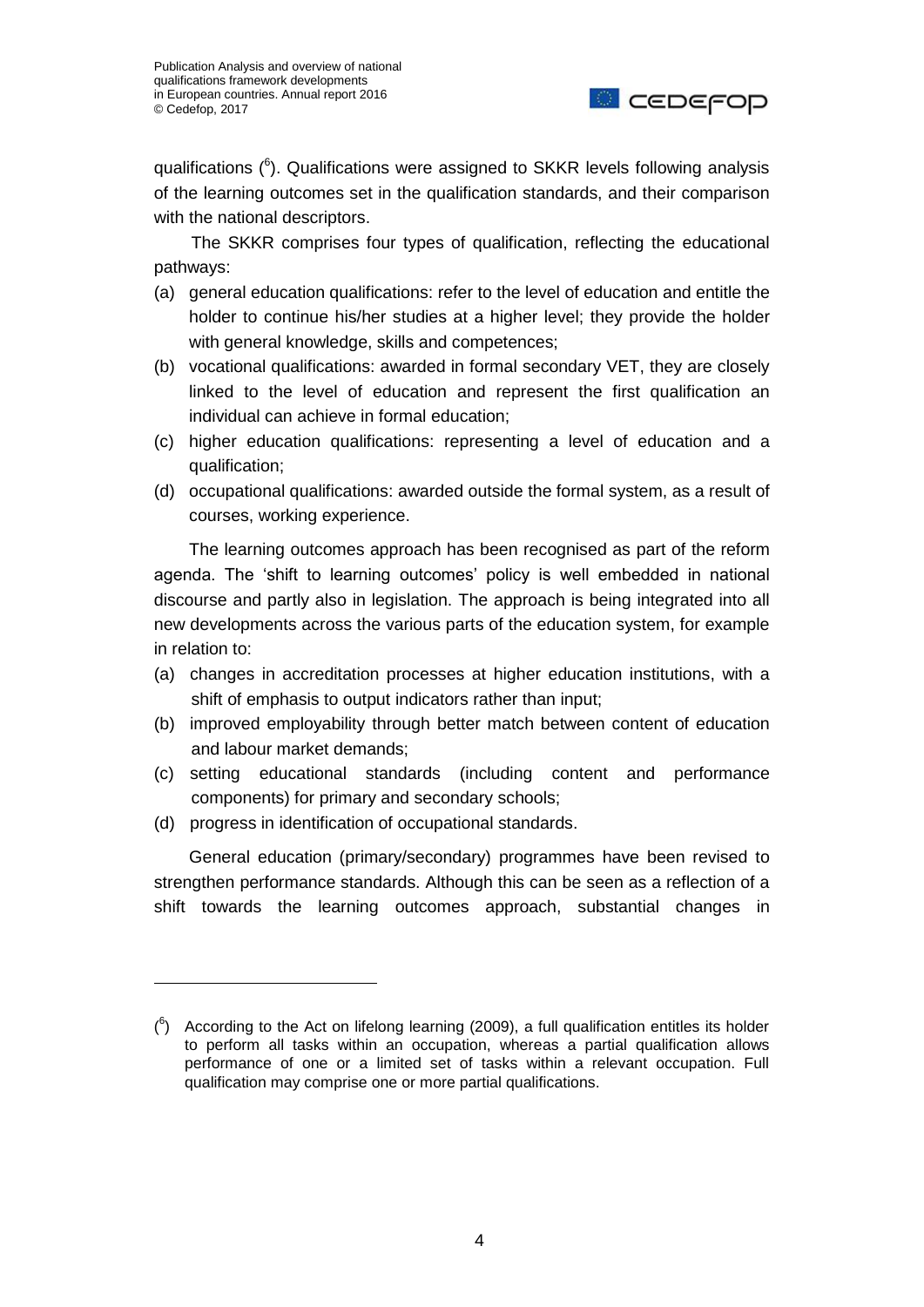

 $\overline{a}$ 

programming and curriculum development will need more time and deeper discourse about the learning outcomes approach foundation (Cedefop, 2016).

The learning outcomes approach is being reinforced in VET through the VET Act of 2009  $(7)$  and curriculum reform. Two-level educational VET programming was introduced, with performance standards formulated within State educational programmes, and requiring schools to develop learning outcomes within school programmes, in cooperation with regional partners. Between 2013 and 2015, qualifications standards were elaborated in the frame of the European Social Fund (ESF) project *Development of the national qualifications system* by sector councils, associating different players from education and labour market (educators, employers, chambers.

In higher education, the Ministry of Education adopted in 2013 the *Criteria*  for the accreditation of higher education study programmes (<sup>8</sup>) as well as other documents related to the performance of higher education institutions; the learning outcomes approach is now part of the criteria for assessing the quality of higher education institutions and for obtaining study programme accreditation. In 2014, the Higher Education Act defined a field of study based on the extent of knowledge, skills and competences forming the graduate's profile. In November 2016, the ministry started the process of public consultations on future reforms in Slovak education  $(9)$ . The steps envisaged include revision of the system of study fields in line with the learning outcomes approach and their reduction in number to increase flexibility in line with SKKR. Specific measures based on the consultations are expected to be published in the first half of 2017.

 $\binom{7}{1}$  Act of 23 April 2009 on VET and amendments to certain acts (Ministry of Education, Science, Research and Sport of the Slovak Republic). [http://www.tnuni.sk/fileadmin/dokumenty/univerzita/dolezite\\_dokumenty/Zakon\\_184\\_](http://www.tnuni.sk/fileadmin/dokumenty/univerzita/dolezite_dokumenty/Zakon_184_2009_o_odbornom_vzdelavani.pdf) [2009\\_o\\_odbornom\\_vzdelavani.pdf](http://www.tnuni.sk/fileadmin/dokumenty/univerzita/dolezite_dokumenty/Zakon_184_2009_o_odbornom_vzdelavani.pdf)

<sup>(</sup> 8 ) <http://www.minedu.sk/kriteria-pouzivane-pri-vyjadrovani-sa-akreditacnej-komisie/>

<sup>(</sup> 9 ) The national programme for the development of education (*Learning Slovakia*) is based on the goals of the Manifesto of the Government for 2016-20. The main goals of the reform in higher education focus on quality assurance, flexible response to the labour market needs, internationalisation, and accessibility of university studies for all.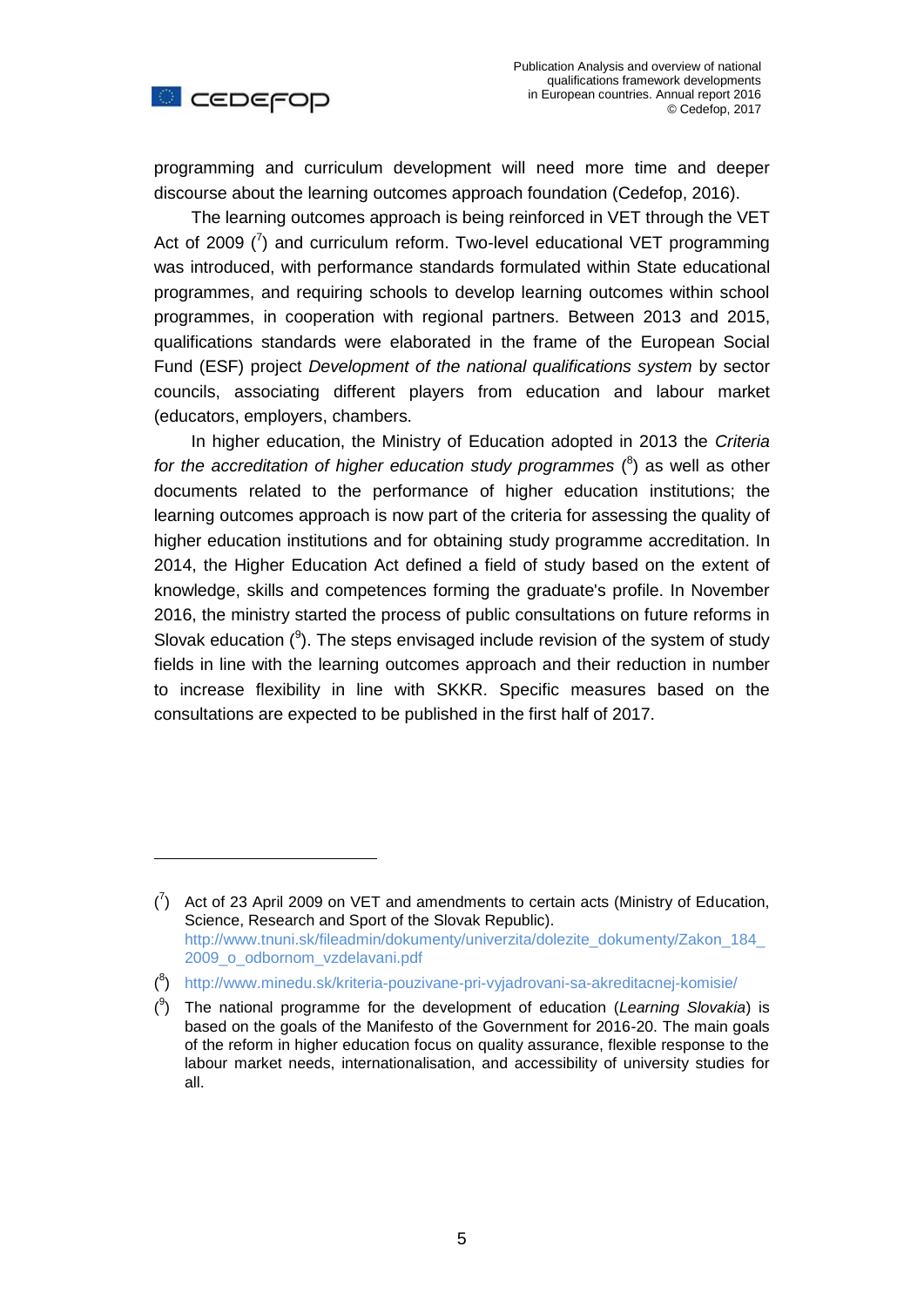

#### Stakeholder involvement and institutional arrangements

Work on the initial NQF, following Government Decision No 105/2009 on a proposal for implementation of the EQF, was started and coordinated by the Ministry of Education, Science, Research and Sports of the Slovak Republic. The national coordination point for EQF (NCP) was created at that time and, until 2011, was under the direct responsibility of the Ministry of Education. An interministerial group for the implementation of EQF was set up to develop the NQF grid, and cooperation with the national team of Bologna experts was established to ensure coordination between the NQF and Bologna implementation.

Revision of the initial NQF was closely linked to development of the national qualifications system. Stakeholder involvement from the world of work was vital, including employers' chambers, unions, confederations and other professional associations. Between 2011 and 2014, the NCP moved to the National Institute for Lifelong Learning and, since February 2014, it has been within the State Vocational Education Institute (ŠIOV), the coordinator body of the national project for the development of the national qualifications system. The role of the NCP is primarily one of coordination, monitoring and technical advice. The Ministry of Education maintains overall competence and responsibility for NQF development and implementation.

The current governance of the SKKR consists of:

- (a) a working group for the development of the NQF, comprising experts from educational institutions at all levels and employer representatives. The working group is responsible for developing SKKR descriptors and levelling processes;
- (b) a national team of experts comprising representatives of institutions governed by the Ministry of Education, Science, Research and Sport  $(10)$  and social partner representatives  $(1)$ . Its role is to act as an advisory body, ensuring social dialogue;

 $(10)$  The National Institute of Lifelong Learning, the State School Inspection, the National Institute of Education and the National Institute of Certified Measurement of Education.

 $(1)$  The Federation of Employers' Associations, the National Union of Employers and the Confederation of Trade Unions.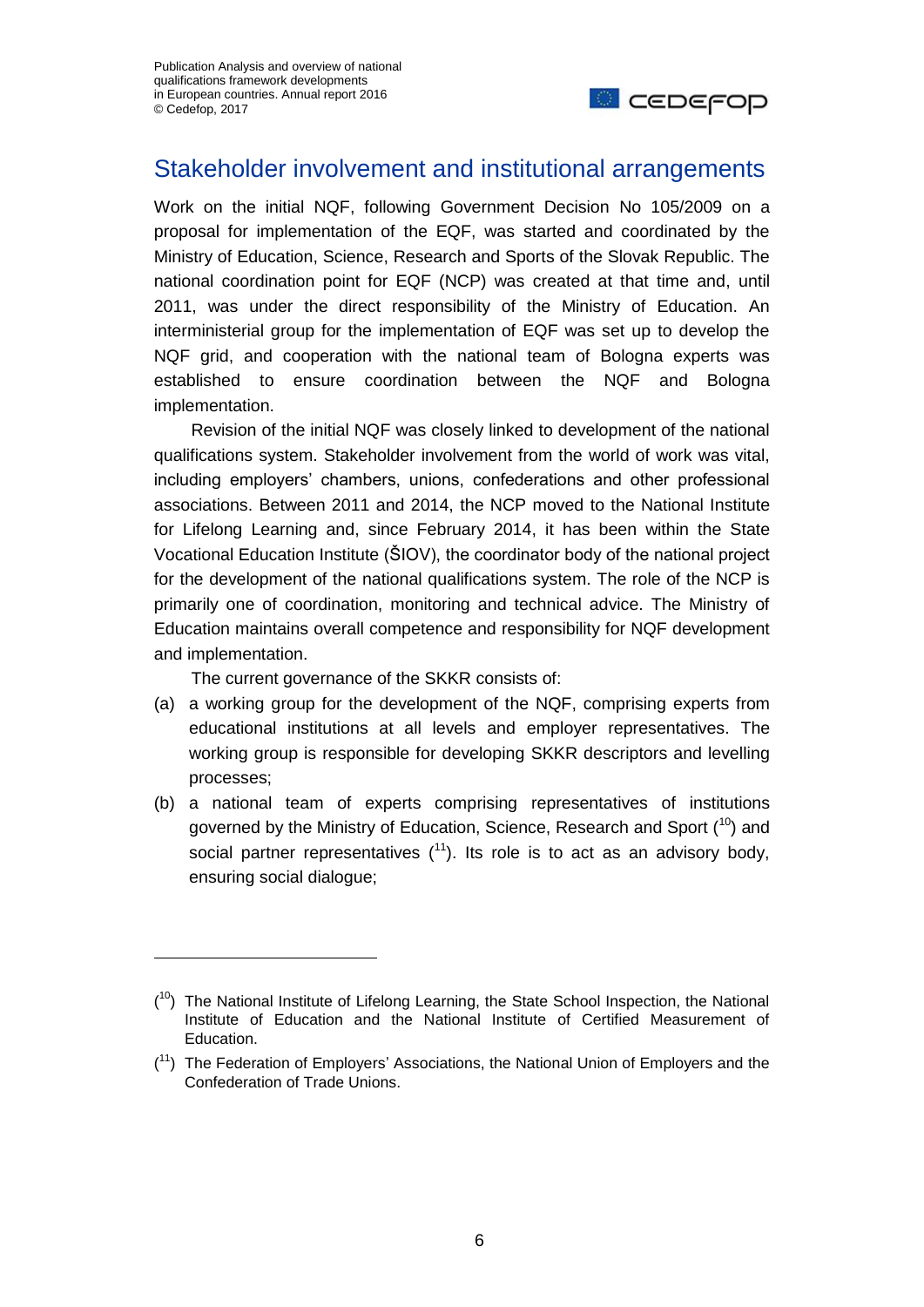

 $\overline{a}$ 

- (c) the National Council for Education and Qualifications (NCEQ)  $(^{12})$ , a suprasectoral national authority composed of representatives of all sectoral ministries, professional and employers' organisations, State and regional administration, and associations of schools. The NCEQ is the highest approval and monitoring body of the NQF. Its work is also directly related to the work of the sector councils;
- (d) sector councils composed of representatives of all stakeholders (national and regional authorities, employers, representatives of trade unions, and educators). The sector councils have a key role in developing, monitoring and updating national occupations and qualifications standards  $(^{13})$ .

The body responsible for quality assurance is the Ministry of Education, Science, Research and Sport, with the social partners also involved.

The main strength of the current governance structure of the Slovak NQF is the active participation of stakeholders, though this requires effective communication strategies yet to be developed. Activities related to the introduction and implementation of the SKKR were mainly project-based, but in 2016 ŠIOV was provided with a budget from the Ministry of Education, ensuring sustainability and continuity of work on issues related to the further development of SKKR and the qualifications system.

## Recognising and validating non-formal and informal learning and learning pathways  $(14)$

There is currently no national system for validating non-formal and informal learning (NFIL) in Slovakia. The underlying principles are set out in the 2009 Act

 $(1<sup>2</sup>)$  A legal framework for the National Council for Education and Qualifications is expected to be defined by the new Act on lifelong learning.

 $(13)$  There are 24 sector councils in Slovakia, with a rather wide scope of responsibilities and competences, such as development and monitoring of the national occupations register and the national qualifications register, communication between the labour market and the world of education, and establishing partnerships for validating and recognising non-formal and informal learning. Their role is defined in the Act No 5/2014 on employment services and on amendment of certain laws [\(https://www.slov-lex.sk/pravne-predpisy/SK/ZZ/2004/5\)](https://www.slov-lex.sk/pravne-predpisy/SK/ZZ/2004/5).

<sup>(</sup> <sup>14</sup>) This section draws mainly on input from the 2016 update to the *European inventory on validation of non-formal and informal learning* (European Commission et al., forthcoming).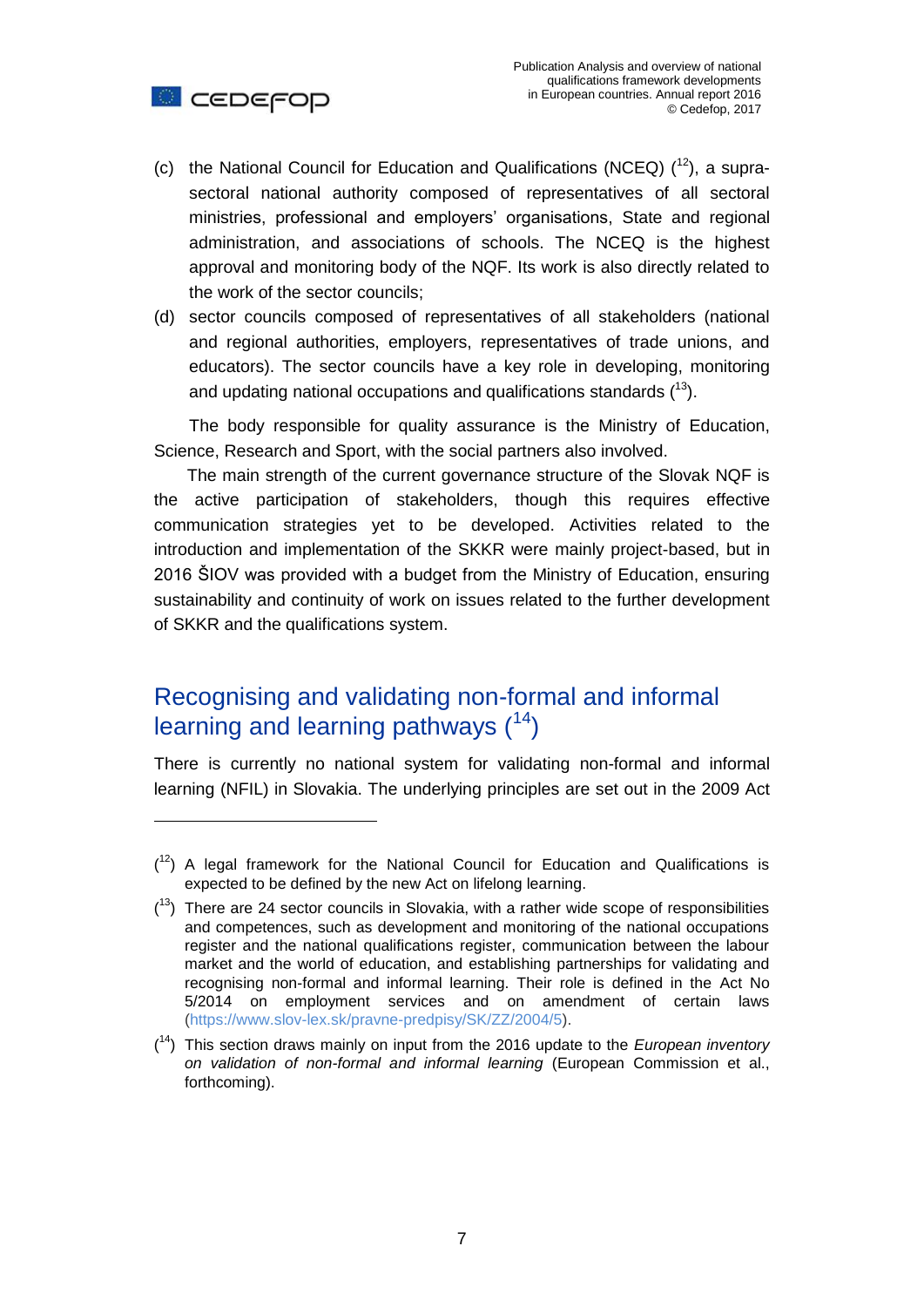

on Lifelong Learning, which created some of the conditions for gradual development of a validation system. The development of the national qualifications system has introduced a new approach to the description of qualifications, based on learning outcomes.

However, neither the SKKR nor the national qualifications system is ready to be used for validation of NFIL. For example, qualification standards were approved by the National Council for Education and Qualification but they cannot yet be used for validation of NFIL because they are not yet embedded in the relevant legislation. Instead, earlier set standards placed in the information system of further education  $(^{15})$ , created prior to the development of the national qualifications system, are still being used for validation according to the 2009 Act on Lifelong Learning.

There is also a lack of unified terminology contributing to misunderstanding, especially in relation to the international discourse. The term 'non-formal' is often used with reference to standards and validation, but 'non-formal education' is considered equal to 'further education' leading to partial or full qualifications. Therefore, the validation practices presently used refer mainly to qualifications obtained by accredited further learning programmes, rather than to validation of non-formal and informal learning. Individuals with five years of practical experience can apply for examination in authorised institutions and can receive a certificate confirming compliance with qualification standards. These certificates are not the same as those issued from formal education because they do not relate to the level of education; they give access to further study at the same (not higher) education level. New legislation is considered necessary to support the development of validation more appropriately.

Vocational qualifications in Slovakia are currently not based on units and a credit system is not used. However, a unit-based approach to designing qualifications, also introducing modularised provision of VET, has been advocated in ESF-funded analytical studies  $(16)$  and is expected to materialise within the next phases of development of the national qualifications system.

<sup>(</sup> <sup>15</sup>) Available at:<http://isdv.iedu.sk/EligibleInstitutions.aspx>

<sup>(</sup> <sup>16</sup>) For example, Vantuch, J. et al. (2014): *Analýza Európskeho kvalifikačného rámca a Národných kvalifikačných rámcov vo vybraných krajinách EÚ [Analysis of EQF and NQFs in selected EU countries]*. Available at: [http://www.tvorbansk.sk/files/Analyza\\_EKR\\_NKR\\_EU.pdf](http://www.tvorbansk.sk/files/Analyza_EKR_NKR_EU.pdf) (quoted in European Commission et al., forthcoming).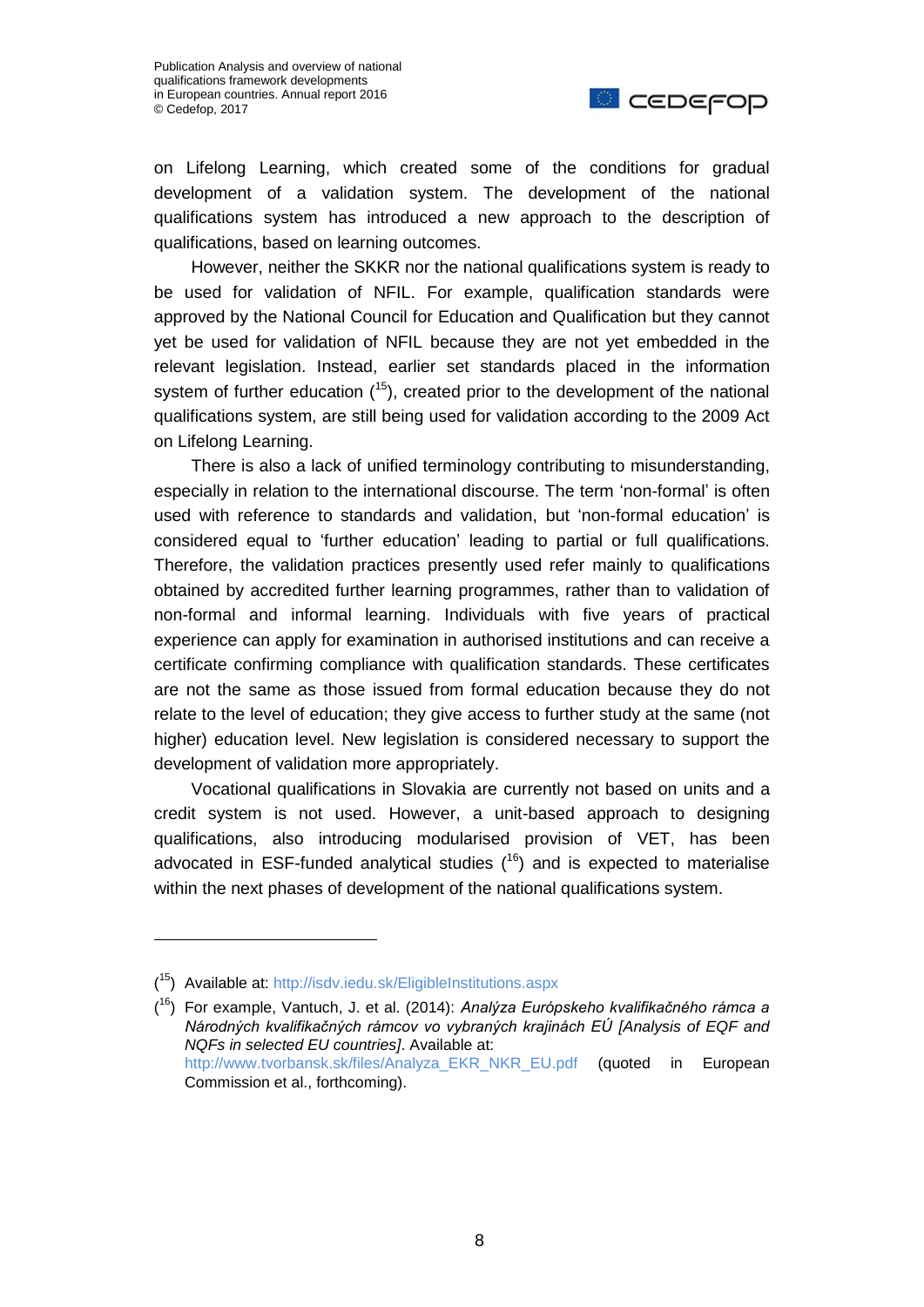



The main responsibility for validation policies lies with the Ministry of Education. Policies and initiatives are designed in cooperation with stakeholders: social partners, regional authorities, education and training institutions and central public administration. A working group was created in November 2015 to prepare a new Act on Lifelong Learning, which is expected to address terminological issues (in particular concerning the conceptualisation of 'qualifications') and also to support validation of NFIL better (such as by addressing validity and reliability of validation processes and a stronger focus on validation tools). A follow-up project on further development of the national qualifications system will also focus on validation processes, including quality assurance procedures.

#### NQF implementation

 $\overline{a}$ 

NQF development in Slovakia has been a lengthy process that involved a range of different stakeholders and was carried out within wider reforms aimed at the creation of a national system of qualifications. This system consists of two pillars, the NQF and the national qualifications register (NQR)  $(^{17})$ ; development of the two was closely related. The description of qualifications in terms of qualification standards forms the content of the national qualifications register; their levelling is the content of SKKR.

The framework has been designed to be comprehensive, with clearly defined objectives. The SKKR grid was completed and a methodology for linking qualifications to SKKR levels was proposed and tested on a first set of qualifications. The methodology was then revised and approved by the National Council for Education and Qualifications in 2015. Qualifications were levelled to SKKR based on the 'best fit' principle, following analysis of learning outcomes defined in qualification standards and their comparison with national descriptors. This methodology was also used by the sector council members and their sectoral working groups as a tool for defining learning outcomes and better understanding of the whole process.

 $(17)$  The national qualifications register (NQR) was developed within an ESF-funded project. The website of the national qualifications system can be found at: [www.kvalifikacie.sk](http://www.kvalifikacie.sk/)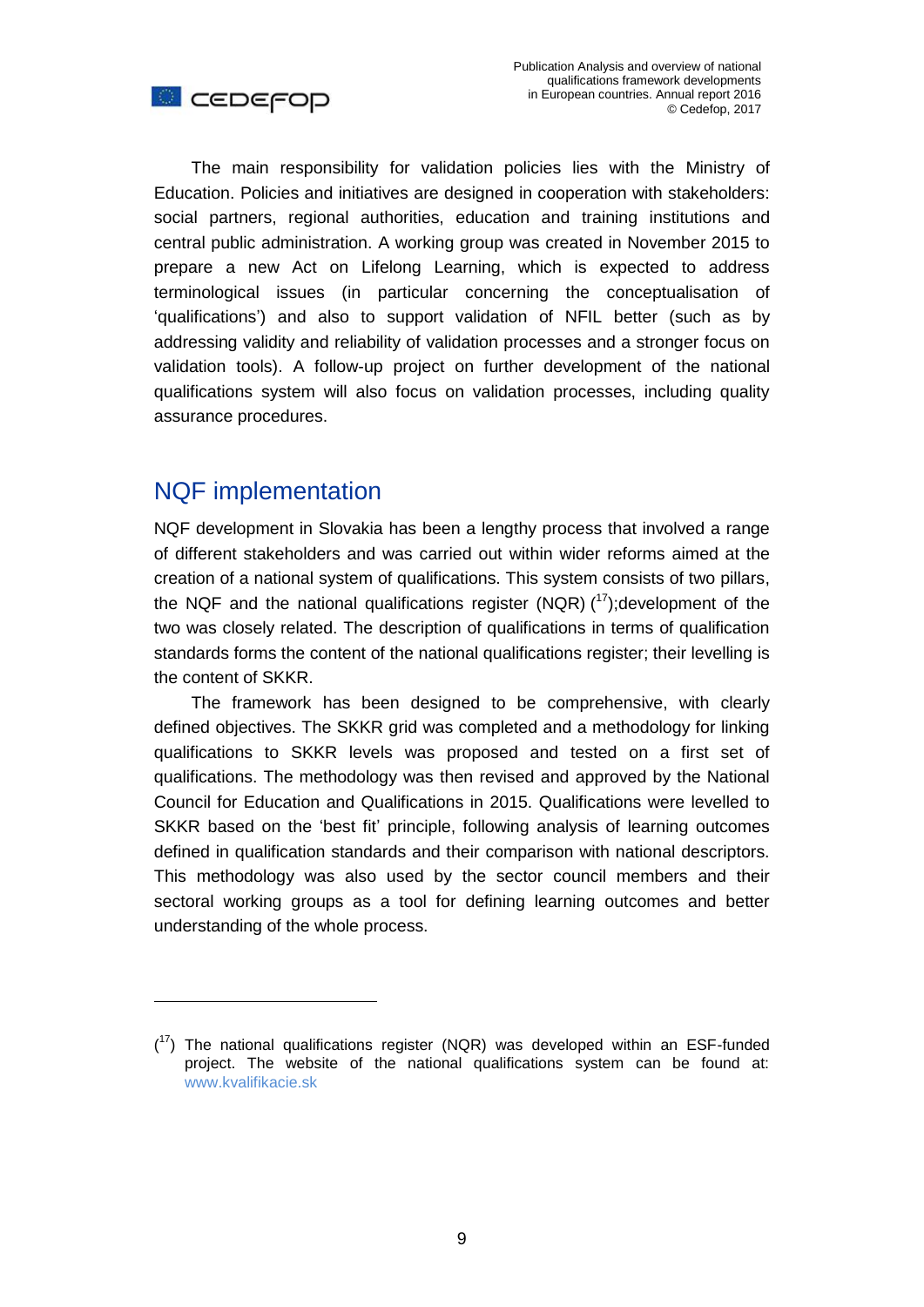$\overline{a}$ 



The NQR has 'qualification cards'  $(^{18})$  as its main units, with identified qualifications described in terms of: general information (how to acquire the qualification, relation to an occupation, relation to education, evidence of an acquired qualification, the SKKR level); a qualification standard, which contains categories and subcategories of knowledge, skills and competences; an assessment standard, containing information on assessment criteria, methods and tools; and methodological guidance about the requirements for exams for validation. By November 2015, one thousand qualifications aligned to the SKKR were described and included in the NQR  $(^{19})$ .

The basic framework for the development of NQR was the national occupations register (NOR), and synchronising the two tools is a key element in the implementation of the SKKR. The NQR also has a role in quality assurance at all levels of lifelong learning.

Presentation of the referencing report in the EQF advisory group marked the completion of the first stage of SKKR implementation (2009-15), though implementation of the framework is a gradual process which will continue. Further work on expansion of the register and refinement of the already set standards is expected to be achieved through a new ESF-funded project. Evaluation of the functionality of the SKKR and of the levelling process started at the end of 2015  $(2^{\circ})$ . It analysed 586 qualifications from the SKKR and compared the Slovak system of levelling with the systems in Denmark, Estonia, the Netherlands, Norway, Scotland and Slovenia. The preliminary results were presented by the NCP working group in November 2016. They included recommendations concerning the consistent use of learning outcomes and differentiating in levelling occupational qualifications and those from formal education. The recommendations will be used in developing the SKKR and NQR.

The national coordination point has started to disseminate information about the framework to increase its visibility. It has established cooperation with the

 $(18)$  The development of qualification cards is the responsibility of working groups within the sector councils.

 $(19)$  The number of qualifications distributed by levels of SKKR are: SKKR Level 2, 34 qualifications; SKKR Level 3, 310 qualifications; SKKR Level 4, 262 qualifications; SKKR Level 5, 72 qualifications; SKKR Level 6, 139 qualifications; SKKR Level 7, 181 qualifications; SKKR Level 8, 2 qualifications.

<sup>(</sup> <sup>20</sup>) State Vocational Education Institute (2016). *Comparative analysis of levelling qualifications to SKKR levels and national qualifications frameworks in selected EU countries* [unpublished].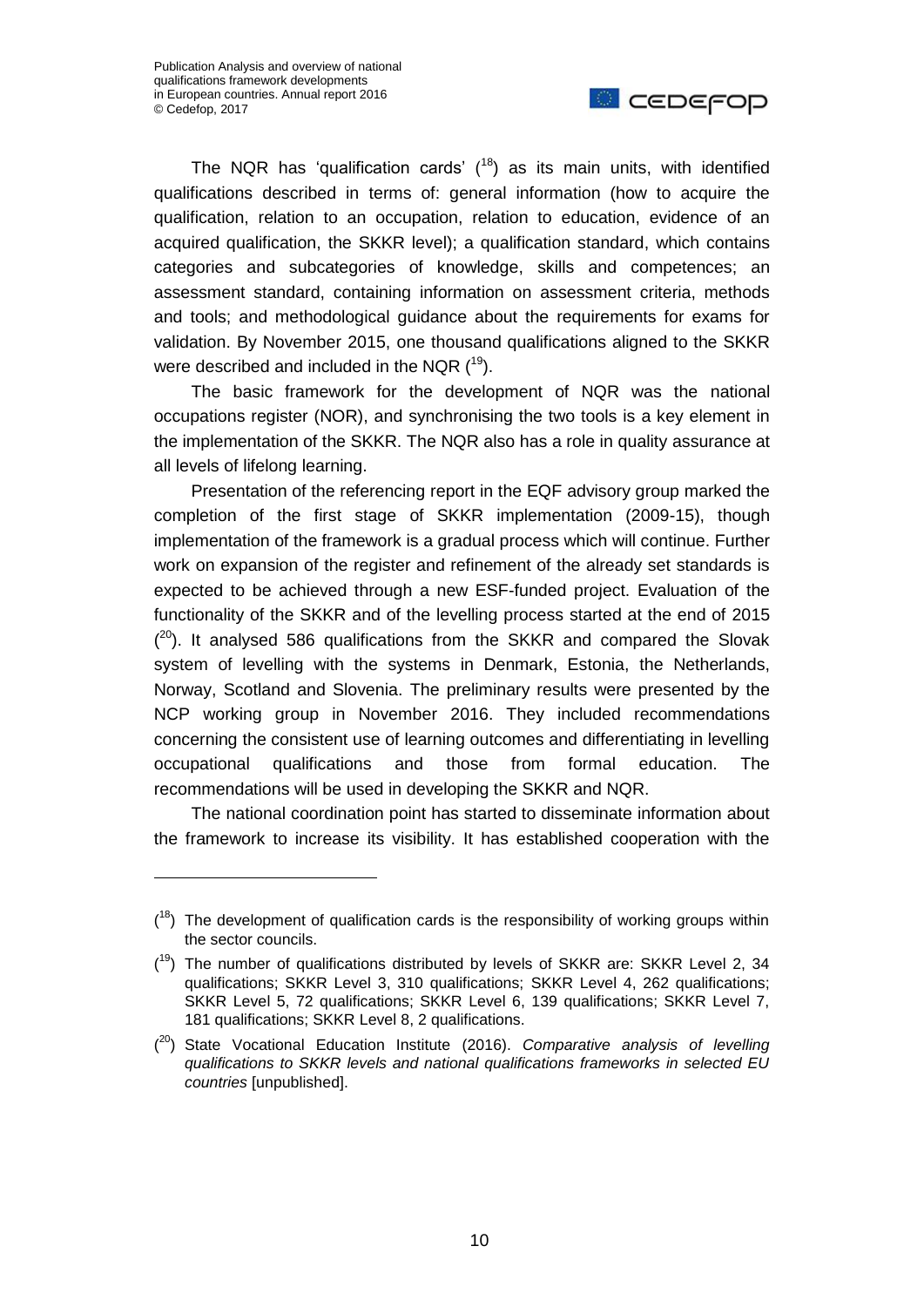

Euroguidance centre and participates in its activities. Employers and sectoral bodies, trade unions and education and training providers are already aware of the SKKR as they have been engaged in its development. The next step, which will make the framework better known among students and parents, will indicating NQF and EQF levels on certificates and diplomas, once the referencing to the EQF is completed.

## Referencing to the EQF

The referencing report of the Slovak qualifications framework towards the European qualifications framework was presented in the EQF advisory group in December 2015. The report covered the first phase in the development of the framework (2009-15), but further progress and clarifications were considered necessary. The updated version of the report is expected to be submitted in the first part of 2017.

#### Important lessons and future plans

Important progress has been achieved in developing the SKKR in the past few years. A comprehensive framework with a clear structure and ambitious objectives has been put in place, and one thousand qualifications, ranging from levels 2 to 8, have been described and assigned to NQF levels. The next step is submission of an updated report addressing the recommendations of the EQF advisory group. A clearer conceptual framework is necessary, particularly a consistent approach to the conceptualisation of 'qualifications' and other key concepts, as well as better clarification of the links between different tools and systems used in the country (SKKR, NQR, NOR, different standards, full and partial qualifications).

Revision of the Law on Lifelong Learning is currently underway and will address terminological and conceptual issues. More time is needed to establish quality assurance procedures appropriately and better address higher education qualifications, with stronger involvement of higher education stakeholders. Verification of the levelling of qualifications to the SKKR and revision of the functionality of the framework are envisaged.

The development and further implementation of the SKKR is seen as not only an opportunity to unify terminology and find a common language between the different subsystems, but also to systematise the classification of qualifications, and to achieve separation between recognition and validation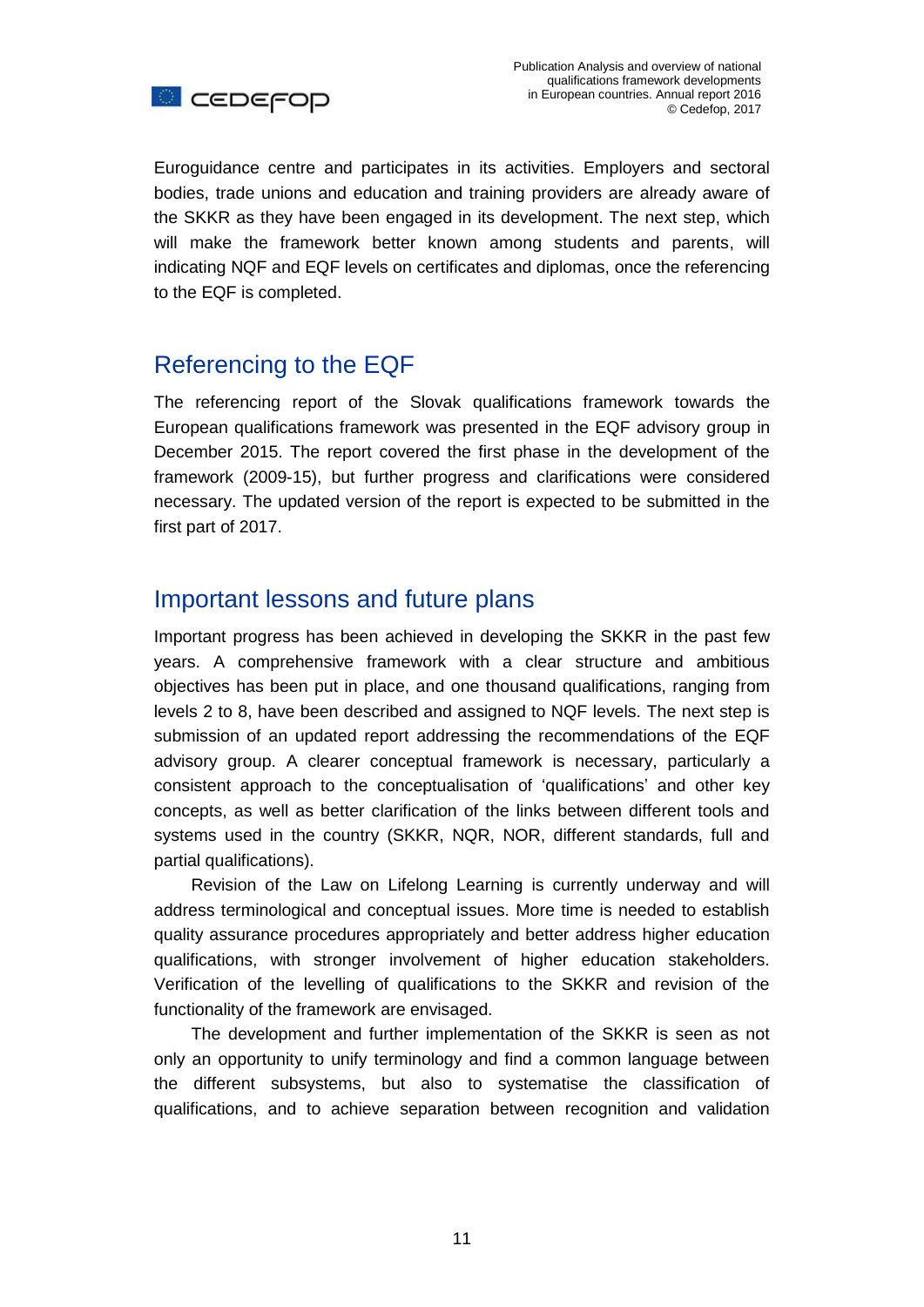

processes, on the one hand, and education attainment, on the other. Some of the challenges lying ahead are to establish effective links between formal, non-formal and informal pathways to qualifications, and to develop a trustworthy system for validation of non-formal and informal learning.

One of the fundamental questions is the fragmentation of the SKKR into subframeworks to achieve the comparability of learning pathways. Analysis of levelling of qualification cards against SKKR opened the way for a debate on the creation of up to five subframeworks, depending on the educational path/recognition of qualifications: for general education; for VET; for higher (tertiary) education; for non-formal learning pathways (further education or learning outcomes achieved by other ways); and for international/sectoral qualifications.

Conditions in Slovakia are favourable for the implementation of the learning outcome approach, and the philosophy is widely accepted. The main barriers are related to identification of learning outcomes and translation into practice. Deeper understanding is needed of the impact of learning outcomes on learner performance, as well as establishing correct assessment procedures. Adequate expertise, teaching materials and professional assistance are required. There is a lack of experts from the world of work able to translate workplace requirements into the language of education, and capacity building for employers is crucial to securing relevance of learning outcomes for the labour market (Cedefop, 2016).

**Further source of information** (available in Slovak): [URLs accessed 23.11.2016]

Website of the national qualifications system:<http://www.kvalifikacie.sk/> Ministry of Education, Science, Research and Sport: [http://www.minedu.sk](http://www.minedu.sk/) The State Vocational Education Institute (ŠIOV) – EQF national coordination point: <http://www.siov.sk/index.php/sk/>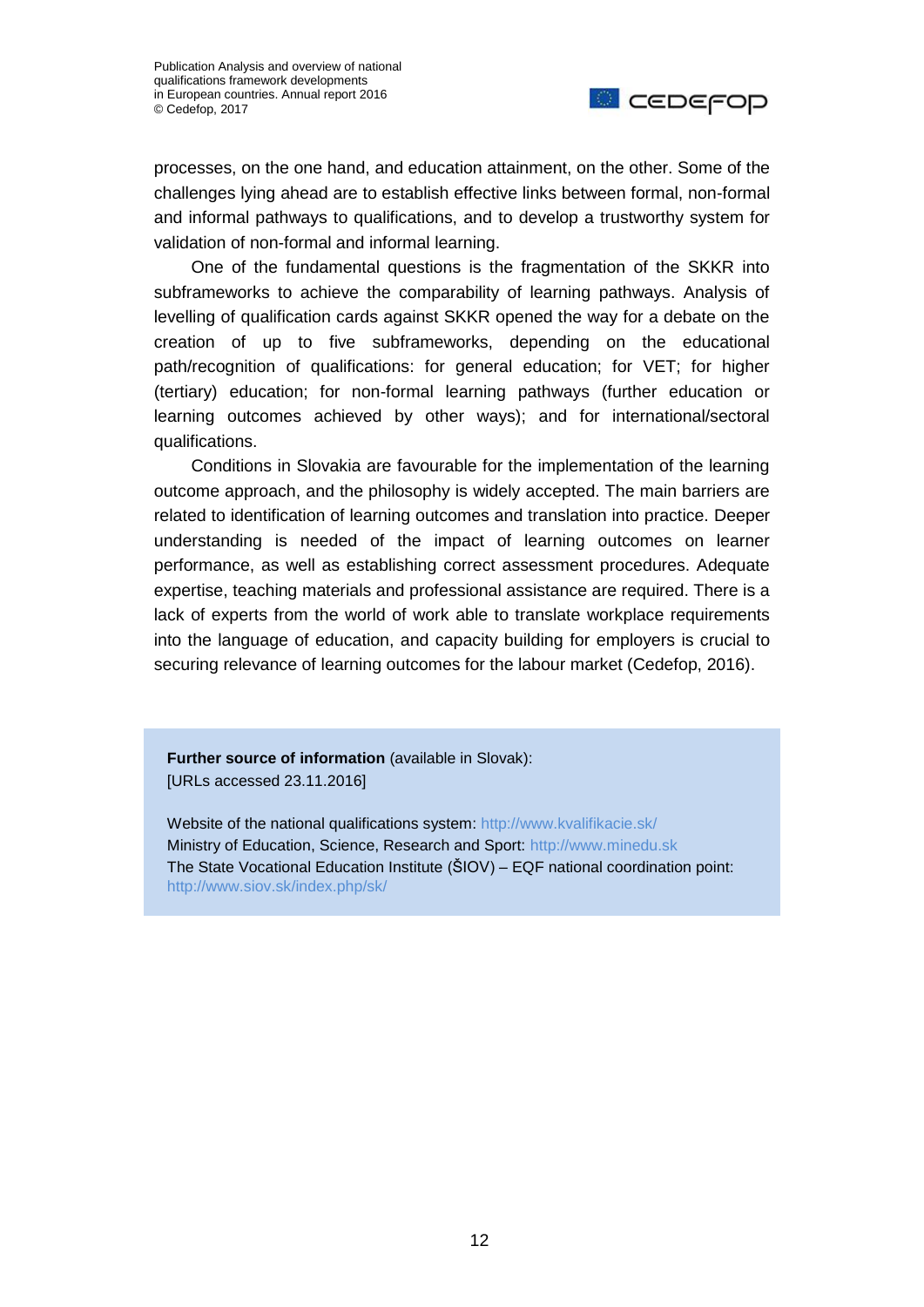

# Proposed Slovak qualifications framework (SKKR)

| <b>SKKR</b><br><b>levels</b> | <b>Types of qualifications</b>                                                                                                       |
|------------------------------|--------------------------------------------------------------------------------------------------------------------------------------|
| 8                            | Diploma – Vysokoškolský diplom<br>Certificate of State exam - Vysvedčenie o štátnej skúške<br>Diploma supplement - Dodatok k diplomu |
| $\overline{7}$               | Diploma – Vysokoškolský diplom<br>Certificate of State exam - Vysvedčenie o štátnej skúške<br>Diploma supplement - Dodatok k diplomu |
| 6                            | Diploma – Vysokoškolský diplom<br>Certificate of State exam - Vysvedčenie o štátnej skúške<br>Diploma supplement - Dodatok k diplomu |
| $4 - 5*$                     | Maturita certificate - Vysvedčenie o maturitnej skúške<br>Certificate of apprenticeship - Výučný list                                |
| $4 - 5**$                    | Certificate of final exam - Vysvedčenie o záverečnej skúške<br>Absolutorium diploma – Absolventský diplom                            |
| 4                            | Maturita certificate - Vysvedčenie o maturitnej skúške                                                                               |
| $3 - 4*$                     | Maturita certificate - Vysvedčenie o maturitnej skúške<br>Certificate of apprenticeship - Výučný list                                |
| $2 - 3*$                     | Certificate of final exam - Vysvedčenie o záverečnej skúške<br>Certificate of apprenticeship - Výučný list                           |
| $\overline{2}$               | Certificate with supplement - Vysvedčenie s doložkou                                                                                 |
| 1                            | Certificate with supplement - Vysvedčenie s doložkou                                                                                 |

(\*) Depending on qualification.

(\*\*) Secondary vocational school, conservatory.

*Source*: Adapted from the *Referencing report of the Slovak qualifications framework towards the European qualifications framework. Annex 2* (State Vocational Education Institute; EQF NCP, 2015).